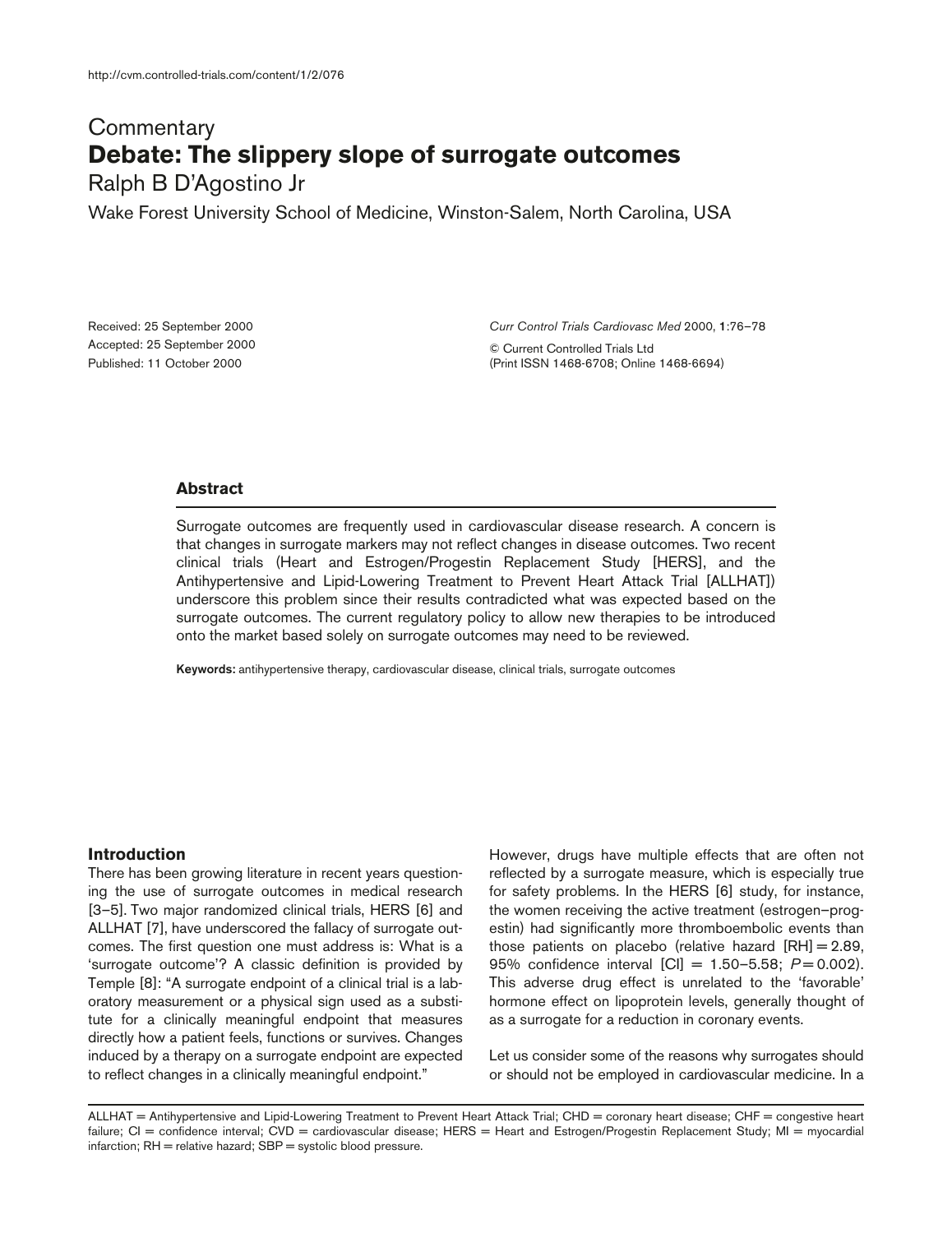perfect world, more information is clearly better than less. Understanding and measuring the true relationship between any therapy, on the one hand, and mechanistically and clinically meaningful endpoints, on the other, would thus be the natural goal of research. Measuring surrogate outcomes in addition to clinically meaningful endpoints would be quite useful in such studies. Having both surrogate outcomes and clinically meaningful disease outcomes measured on the same individuals may allow one to understand better the underlying pathophysiology.

#### **Why are surrogates used?**

So why would one suggest measuring the surrogate outcome and not the clinically meaningful endpoint? Some scientists have in recent years argued that the cost in both time and financial resources may be too great to conduct research that includes clinically meaningful endpoints. A trial to determine whether a new antihypertensive agent reduces the risk of mortality would take several years to perform and cost tens of millions of dollars, whereas one could determine whether the new drug lowers elevated blood pressure in several months at the fraction of the cost. This type of study may also lead to faster marketing since regulatory approval for many groups of drugs is currently based on surrogate outcomes. But is a study based on surrogate outcomes useful in today's medical climate? There are currently a host of antihypertensive drugs shown to lower blood pressure, and some of these improve survival. It is important to know which drugs provide optimal benefit to the patient. There are over 100 antihypertensive drugs on the US market alone today, and clinicians often do not know how these drugs compare in their ability to prevent disease outcomes. There is no reason to believe that hypertension is simply elevated blood pressure. Hypertension is much more complex. There is also no reason to believe that the non-blood pressure effects are clinically similar across the many classes of antihypertensive drugs.

One may thus ask why there is a need to introduce an additional antihypertensive drug without knowing the safety and long-term efficacy effects of the drug? For some diseases, such as cancer, where there are often no very effective therapies available to patients, there is a sense of urgency to develop and make new incompletely tested agents available. For cardiovascular disease, the sense of urgency is fortunately less pronounced.

# **The HERS trial**

Consider the HERS [6] trial, a multicenter trial conducted in over 2700 women with coronary disease who were postmenopausal and younger than 80 years. The trial was conducted to determine whether a fixed dose of conjugated equine estrogen plus medroxyprogesterone acetate would decrease the rate of occurrence of non-fatal myocardial infarction or coronary heart disease (CHD)

death when compared with a placebo. Many investigators, prior to the start of the trial, clearly anticipated that the patients taking the active treatment would show improved outcomes. Previous epidemiological research had shown that women taking estrogen had lower low-density lipoprotein cholesterol and higher high-density lipoprotein cholesterol, and it was hypothesized that this hormone effect on these surrogate endpoints would result in a reduction in coronary events. The results of the HERS trial did not support this hypothesis [6]. Although the women receiving the active treatment demonstrated an 11% decrease in low-density lipoprotein and a 10% increase in high-density lipoprotein cholesterol, both statistically significant (*P* < 0.001), the trial found that the treatment and placebo groups had nearly identical risks for myocardial infarction (MI) or CHD death  $(RH = 0.99, 95\% \text{ Cl} = 0.80-1.22)$ . This trial illustrates how information based solely on the relationship between hormone therapy and the surrogate endpoints of low-density and high-density lipoprotein cholesterol did not correspond to an expected relationship between therapy and clinically meaningful endpoints. In addition, as stated earlier, the number of women in the active treatment arm with thromboembolic events was significantly higher than the number in the placebo group  $(RH = 2.89; P = 0.002)$ . Estrogen may still have a positive effect on other clinically meaningful endpoints, but more research clearly ought to be carried out to clarify why some women appeared to respond unfavorably to hormone treatment.

### **The ALLHAT study**

A second recent example comes from the ALLHAT study [7]. This study was a four-armed multicenter trial conducted on more than 44 000 patients, of which 15 268 patients were randomized to receive chlorthalidone and 9067 to receive doxazosin. The primary outcome of the study was fatal CHD or non-fatal MI, with secondary outcomes including all-cause mortality, stroke, and combined cardiovascular disease (CVD) (CHD death, non-fatal MI, stroke, angina, coronary revascularization, congestive heart failure [CHF] and peripheral artery disease). The difference in systolic blood pressure (SBP) between chlorthalidone and doxazosin in the ALLHAT study was 2–3 mmHg (with chlorthalidone patients having lower SBP), while there was no difference in diastolic blood pressure between the two treatments. The risk of CHF for the patients on doxazosin, however, was twice that of patients on chlorthalidone (relative  $risk = 2.04$ ,  $95\%$  $Cl = 1.79 - 2.32$ . Based on data from the Systolic Hypertension in the Elderly Program [9,10], a 12 mmHg reduction in SBP was associated with a 49% reduction in CHF incidence. One could thus infer that the 2–3 mmHg difference in SBP in ALLHAT between treatments could possibly account for a 10–20% increase in CHF risk, but not a doubling of risk. These data suggest that chlorthalidone may have some favorable non-blood pressure effects, that